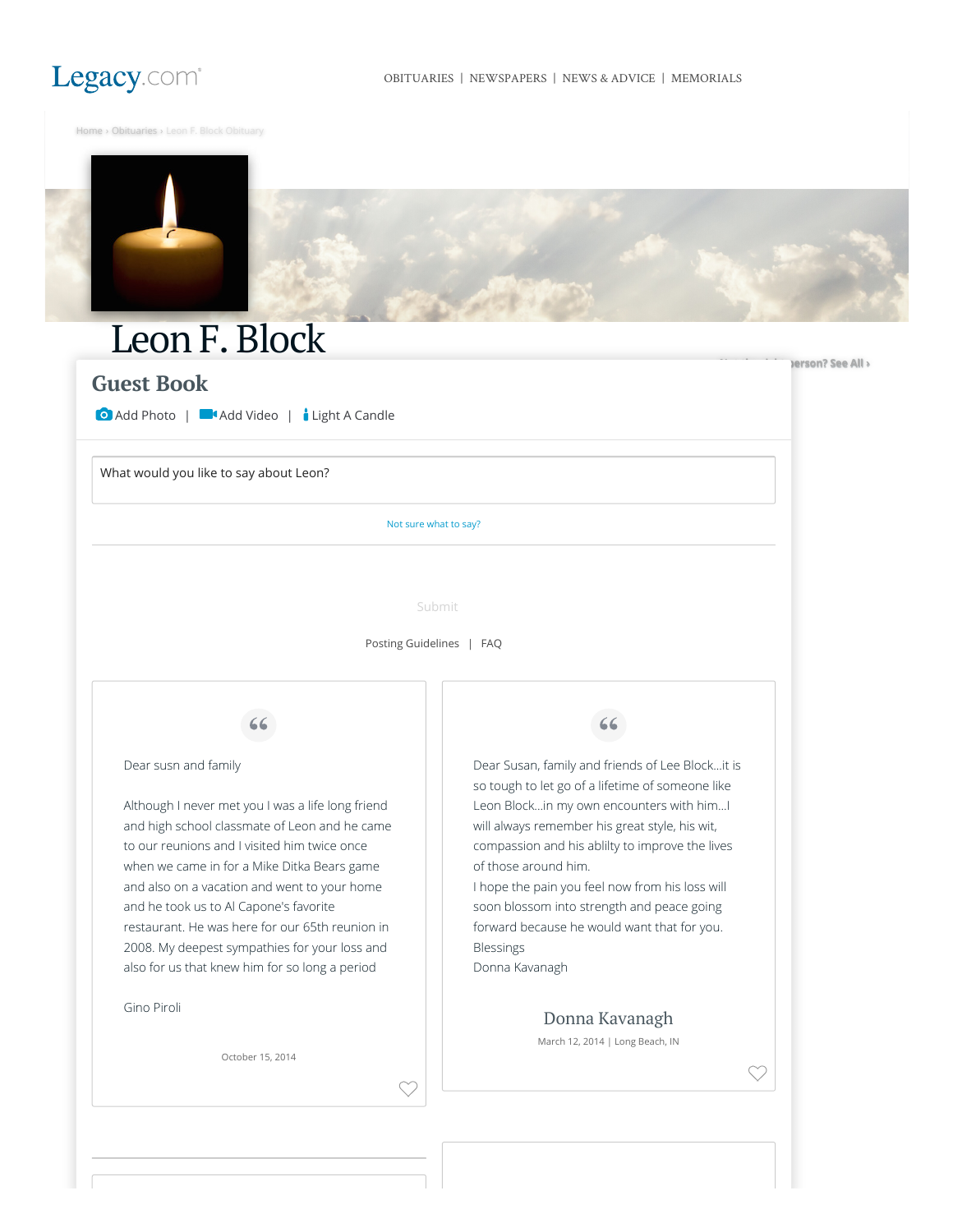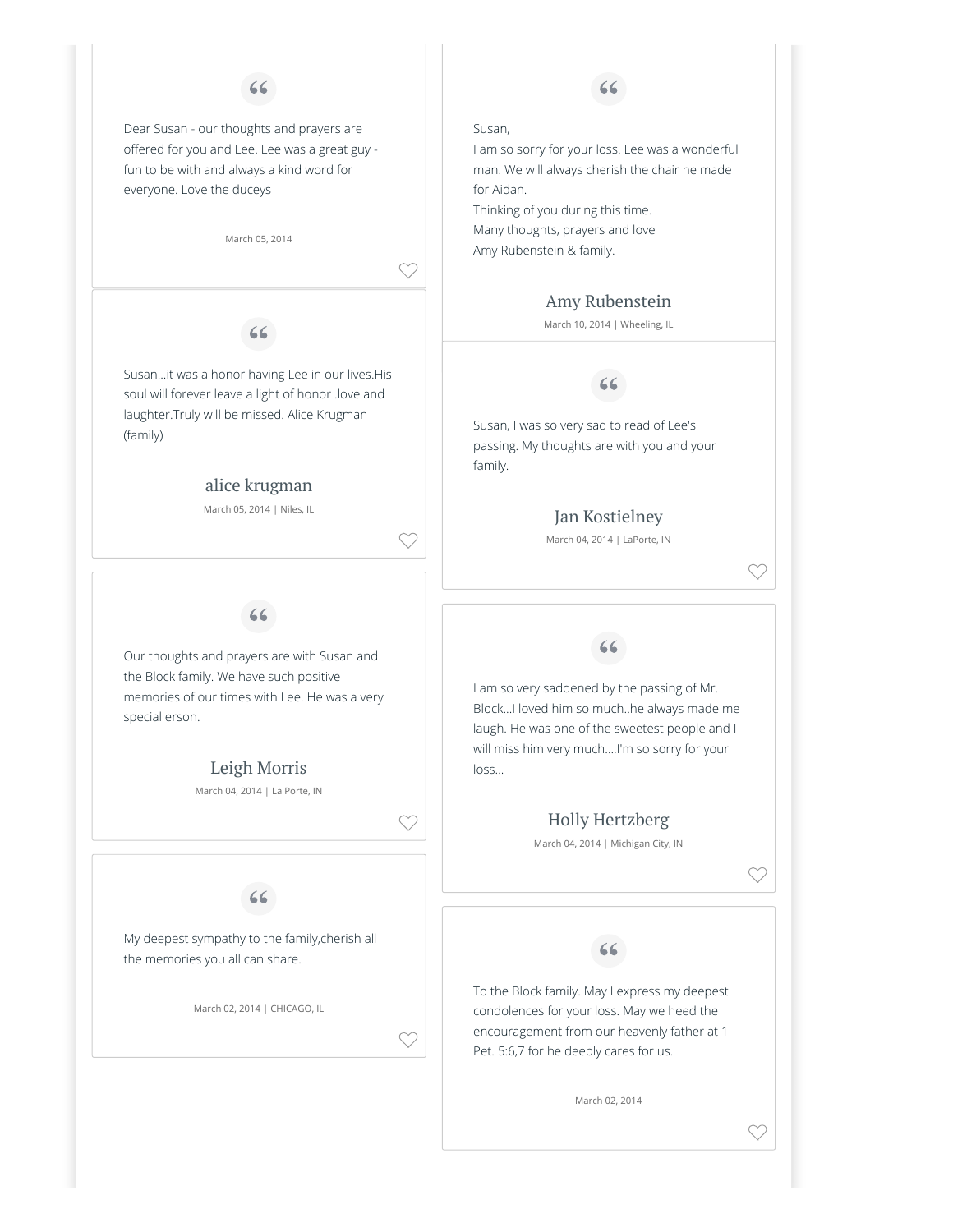| Sign Guest Book >                                                                               |         |  |
|-------------------------------------------------------------------------------------------------|---------|--|
| Print Guest Book >                                                                              |         |  |
|                                                                                                 |         |  |
| Subscribe & Get Updates<br>Get email updates about Leon Block delivered directly to your inbox. |         |  |
| Email Address                                                                                   | Sign Up |  |

## [GEISEN FUNERAL, CREMATION &](https://www.legacy.com/funeral-homes/geisen-funeral-cremation-reception-centre/fh-29208) RECEPTION CENTRE

[Crown Point/merrillville/hebron, Crown Point](https://www.google.com/maps/search/?api=1&query=Crown+Point/merrillville/hebron,+Crown+Point)

**禁 Send Flowers** ›



**Send Flowers**

# **Obituary**

### **Leon's Obituary**

Leon F. Block, 88, of Michigan City, passed away in peace on March 1, 2014 at Life Care Center of Michigan City.Lee Block was born on May 19, 1925 in Aliquippa, PA. He is survived by Susan Block, his loving wife and partner of 41 years; his devoted daughter Barbara Price (Ken) of Arlington, TX, his daughter Joan of Skokie, IL.; beloved grandson Benjamin Price (Kendra) of Ft. Worth, TX.; his adored nephews and nieces David Tobey (Miriam); Roberta(Bruce); Ellen (Len); Bruce (Lynda); Jennifer Garti (Jason); Joanna Skolnick (Jordan) and David Feinberg (Michelle) and his brother-in-law and sister-in-law, Dennis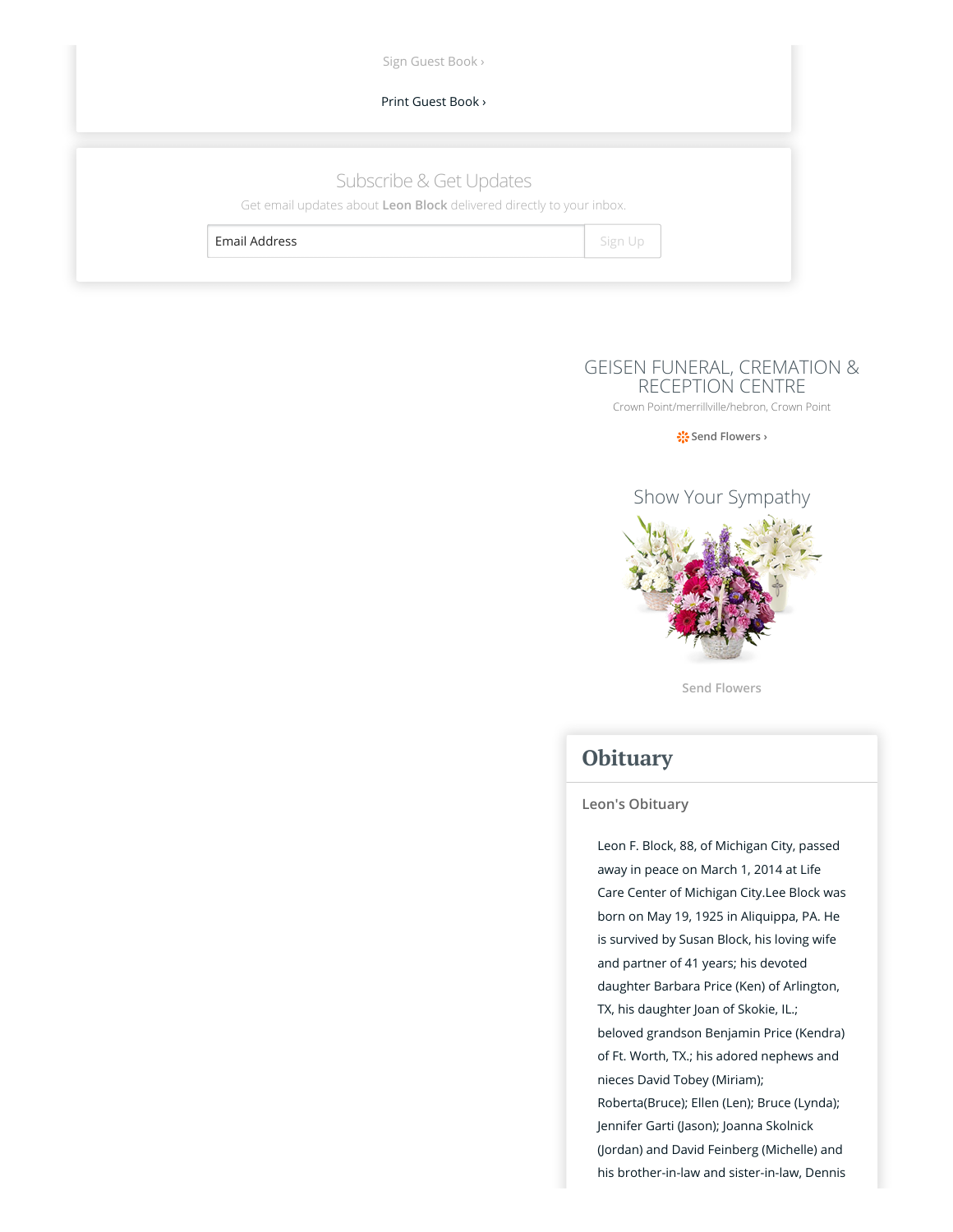and Bonnie Feinberg of Skokie, IL. He remains vibrant in the hearts of his many friends who were all uniquely cherished in his life and he expressed his love, affection and support widely which was returned to him bountifully. Lee is preceded in death by his parents Meyer and Eva (Alter) Block and his sister Jane (Louis) Tobey. Lee served his country in the U.S. Air Force during WWII, returning home to secure a Masters in English from Penn State University. In his distinguished career as a marketing consultant to the hospital and health care industry, he was the author/editor of several books onthe subject and acknowledged for his innovative strategies through awards and a study scholarship named in his honor. Following the Blocks? move from Chicago, IL. to Michigan City in 1999, Lee taught English at Purdue North Central and was a 1,000 hour- plus volunteer at St. Anthony?s Hospital. His woodworking craft items brought delight to many as he gifted them with joy. No services will be held. A celebration of his life will be held at a later date. Memorial contributions may be made to any organization of choice. Arrangements are being handled by Geisen-Carlisle Funeral Home, 613 Washington St. Michigan City, IN.To view guestbook or leave condolences, visit www.Carlislefh.com.

[Read More](https://www.legacy.com/link.asp?i=ls000169964347) ›

| <b>Printed Obituaries</b> |  |
|---------------------------|--|
| Chicago Tribune           |  |
| Chicago<br>Tribune        |  |

**Gallery**